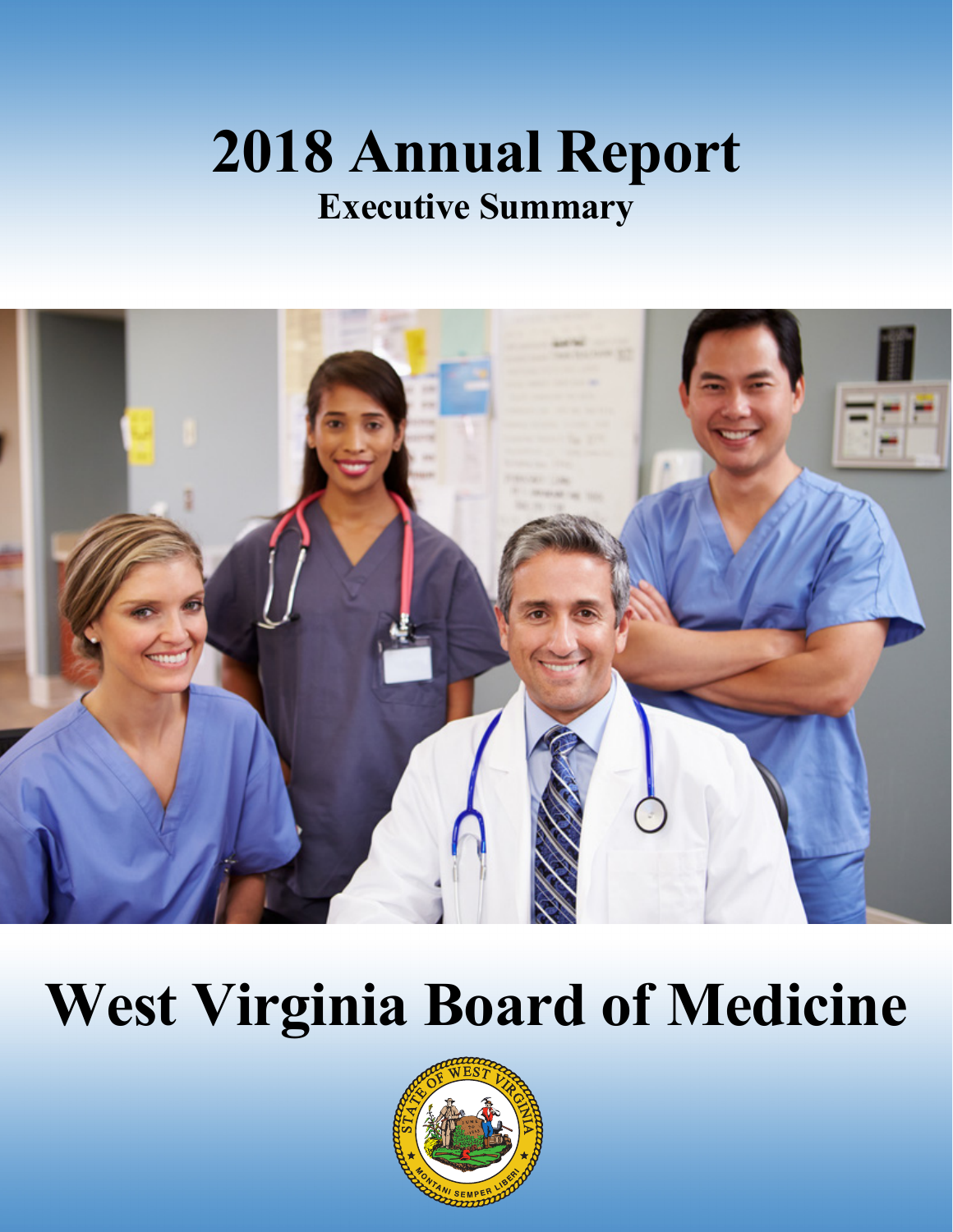# **West Virginia Board of Medicine Mission, Vision, and Core Values**

**MISSION:** The West Virginia Board of Medicine is the state agency charged with protecting the health and safety of the public through licensure, regulation and oversight of medical doctors (MDs), podiatric physicians (DPMs), and collaborating physician assistants (PAs).

**VISION:** We will be a national leader in innovative oversight of health professionals.

#### **CORE VALUES:**

- Integrity Our actions are congruent with our words. We question actions inconsistent with our values.
- Public Protection (Compliance) We follow the law and achieve complete compliance with the rules, policies and procedures that have been established to safeguard the public and to regulate the health care professionals we serve in a fair and just manner.
- Accountability (Accuracy) We believe we must ensure that information is exact and correct. Accurate work product, with strong attention to detail and efficiency of process, is important. We, individually and collectively, are responsible for our actions.
- Trust (Reliability & Respect) We strive to earn the confidence of others. We demonstrate consistently strong performance with respect and dignity.

### **West Virginia Board of Medicine Staff**

| <b>Staff Member</b>   | <b>Title</b>                                                      | <b>E-Mail Address</b>    | Ext.  |
|-----------------------|-------------------------------------------------------------------|--------------------------|-------|
| Mark Spangler         | <b>Executive Director</b>                                         | Mark.A.Spangler@wv.gov   | 70005 |
| Jamie Alley           | Deputy Director / General Counsel                                 | Jamie.S.Alley@wv.gov     | 70009 |
| Diane Callison        | PA Licensure Analyst                                              | Diane.M.Callison@wv.gov  | 70002 |
| <b>Greg Foster</b>    | <b>Board Attorney</b>                                             | Greg.S.Foster@wv.gov     | 70017 |
| Jamie Frame           | <b>Executive Administrative Assistant</b>                         | Jamie.C.Frame@wv.gov     | 70001 |
| vacant                | Paralegal                                                         |                          | 70000 |
| <b>Patrick Muncie</b> | Investigator                                                      | Patrick.A.Muncie@wv.gov  | 70015 |
| Angela Scholl         | Licensure Analyst (Last Names A-L)                                | Angela.M.Scholl@wv.gov   | 70007 |
| Deborah Scott         | <b>Fiscal Officer</b>                                             | Deb.D.Scott@wv.gov       | 70010 |
| John (Brad) Smith     | <b>Complaints Coordinator</b>                                     | John.B.Smith@wv.gov      | 70008 |
| Sheree Thompson       | Supervisor / Licensing, Certifications<br>& Renewals Division     | Sheree.J.Thompson@wv.gov | 70011 |
| Leslie Thornton       | Supervisor / Investigation,<br><b>Complaints &amp; Compliance</b> | Leslie.A.Thornton@wv.gov | 70003 |
| Joshua Waine          | Receptionist / Administrataive Assist.                            | Joshua.R.Waine@wv.gov    | 70004 |
| Carmella Walker       | Licensure Analyst (Last Names M-Z)                                | Carmella.L.Walker@wv.gov | 70021 |
| <b>Andrew Wessels</b> | Director Intragoverment Relations                                 | Andrew.R.Wessels@wv.gov  | 70013 |
| Scott Wilkinson       | <b>Information Systems Coordinator</b>                            | Scott.A.Wilkinson@wv.gov | 70006 |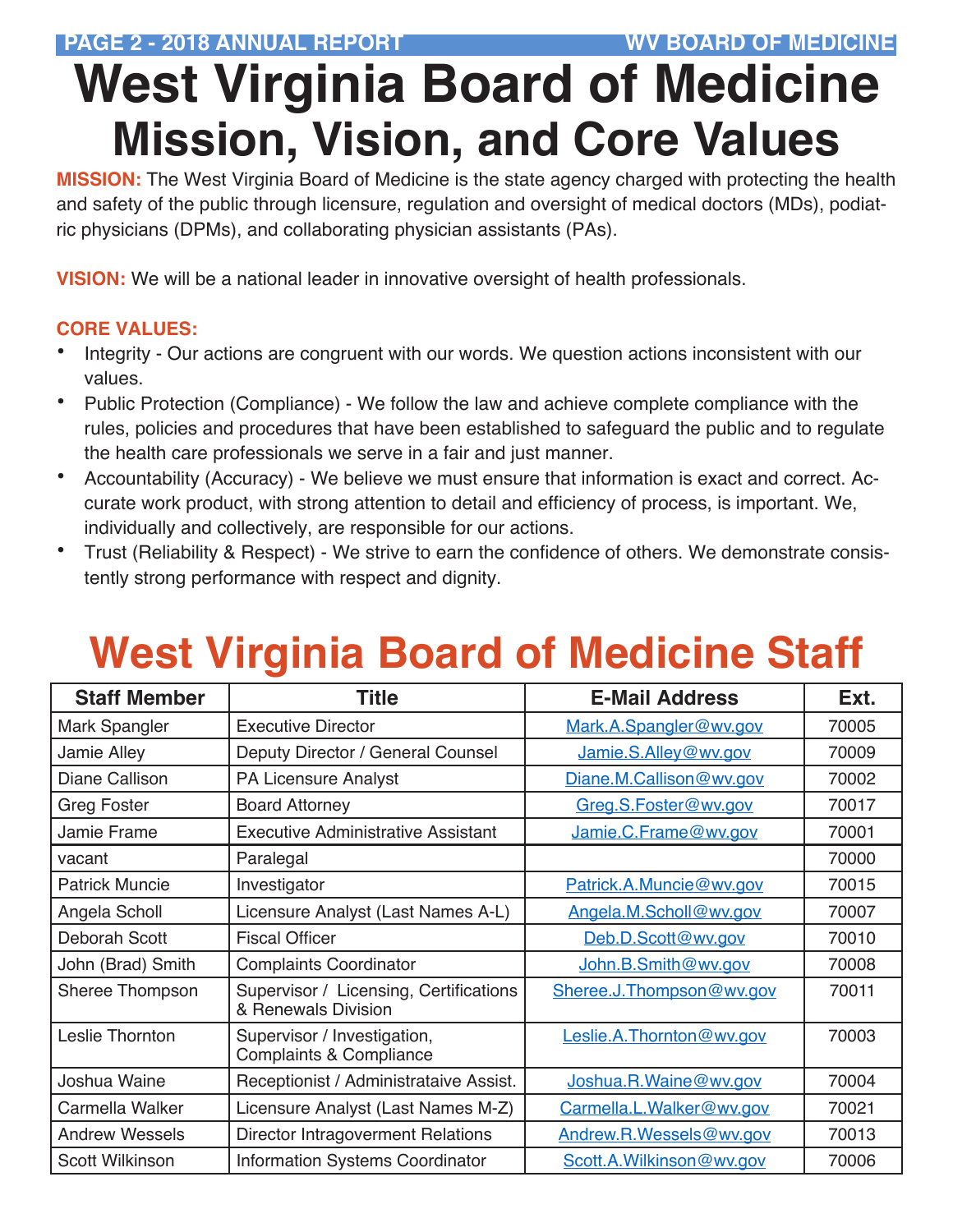

The West Virginia Board of Medicine licenses allopathic physicians and surgeons in every state except Rhode Island. Other licensees reside in U.S. territories (Puerto Rico and the Virgin Islands) and Canadian provinces (British Columbia, Nova Scotia and Ontario).

Nearly half of out-of-state physician licensees practice in surrounding states, including Kentucky (97), Maryland (156), Ohio (326), Pennsylvania (347) and Virginia (300).

| <b>DPMs</b> |  |
|-------------|--|
|             |  |
|             |  |
|             |  |
|             |  |

Of the 33 out-of-state podiatric physicians licensed by the Board of Medicine, only one practices in a non-surrounding state (Oklahoma). The others include Kentucky (2), Maryland (3), Ohio (12), Pennsylvania (5) and Virginia (10).

| PAS                                                                             |  |
|---------------------------------------------------------------------------------|--|
| New PAs licensed 7/1/16 - 6/30/18  183                                          |  |
|                                                                                 |  |
| <b>Other Activity</b><br>Registration Certificates Issued 7/1/16 - 6/30/18      |  |
| Medical Corporation Certificates of Authorization 37<br>Issued 7/1/16 - 6/30/18 |  |
| Issued 7/1/16 - 6/30/18                                                         |  |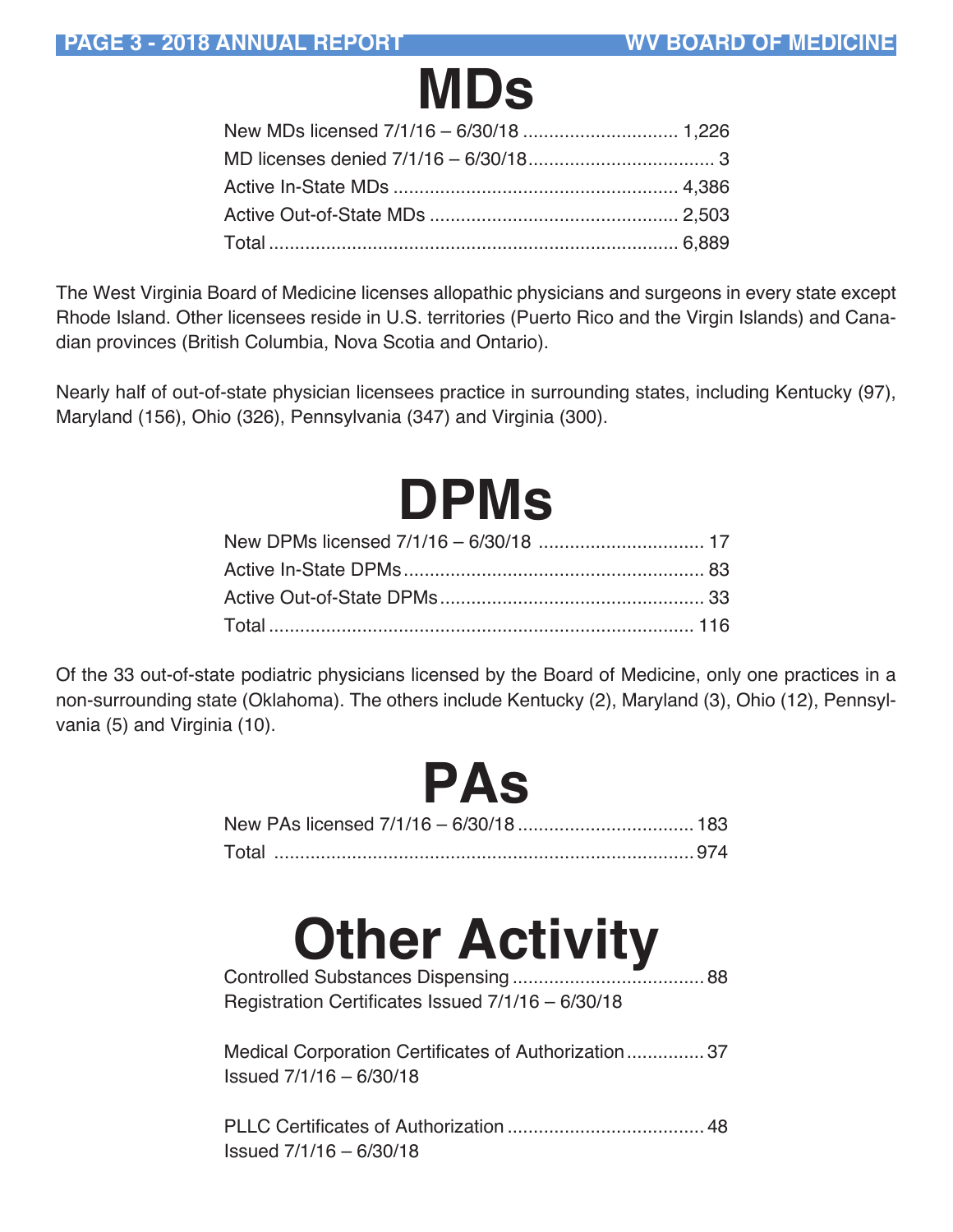# **Complaints and Investigations**

#### **MDs**

| Complaints Received On/After 7/1/16 That Remained Open/Pending As Of 6/30/18  102 |  |
|-----------------------------------------------------------------------------------|--|
| Complaints Received 7/1/16 - 6/30/18 That Were Closed Without Board Action 201    |  |
|                                                                                   |  |
|                                                                                   |  |

#### **DPMs**

| Complaints Received On/After 7/1/16 That Remained Open/Pending As Of 6/30/18 |  |
|------------------------------------------------------------------------------|--|
|                                                                              |  |
|                                                                              |  |

### **PAs**

| Complaints Received On/After 7/1/16 That Remained Open/Pending As Of 6/30/18  |  |
|-------------------------------------------------------------------------------|--|
| Complaints Received 7/1/16 - 6/30/18 That Were Closed Without Board Action 15 |  |
|                                                                               |  |
|                                                                               |  |

- Many complaints allege multiple violations
- The Board also dockets cases from prior years in cases when the Board obtained an extension of time to issue a final ruling pursuant to West Virginia Code 30-1-5(c) and/or a waiver and tolling of the time frame.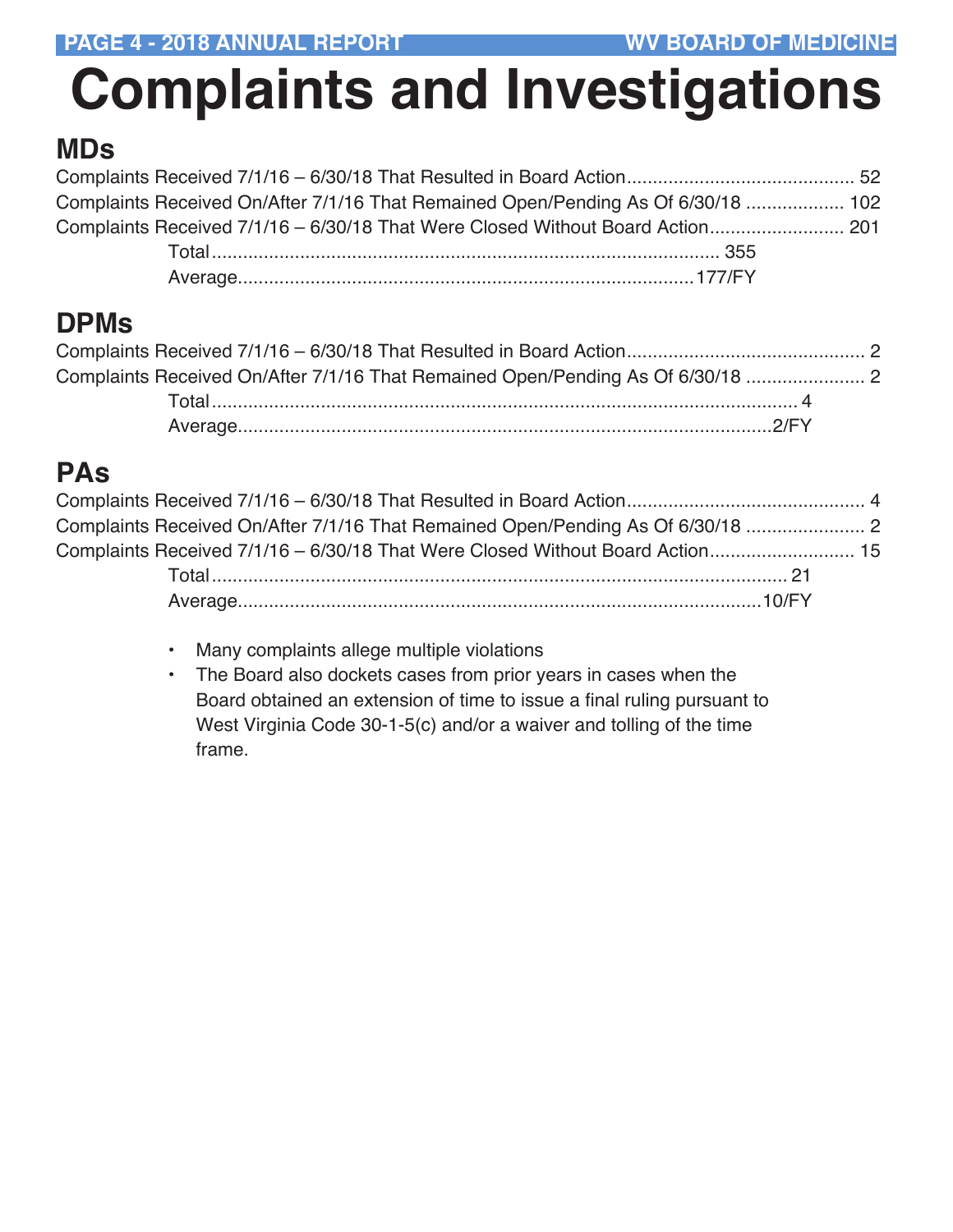**PAGE 5 - 2018 ANNUAL REPORT WV BOARD OF MEDICINE** 

|                                                            | <b>Fiscal Year 2017</b> | <b>Fiscal Year 2018</b> |
|------------------------------------------------------------|-------------------------|-------------------------|
| <b>RECEIPTS</b>                                            |                         |                         |
| Licensure applications, registrations and renewals         | \$1,834,870.00          | \$1,855,045.00          |
| Examination fees, if applicable                            | \$0.00                  | \$0.00                  |
| Other fees, including practice agreement fees, license     |                         |                         |
| verifications, etc.                                        | \$52,200.37             | \$38,270.00             |
| Fines and penalties*                                       | \$18,275.00             | \$18,750.00             |
| Expense reimbursements from disciplinary actions           | \$0.00                  | \$204.90                |
| Grants, special appropriations or other sources of revenue |                         |                         |
| not from fees                                              | \$0.00                  | \$0.00                  |
| <b>DISBURSEMENTS</b>                                       |                         |                         |
| Personal services**                                        | \$738,745.38            | \$1,076,429.51          |
| Board member per diem compensation                         | \$34,650.00             | \$44,400.00             |
| Travel expenses and automobile mileage                     | \$43,387.45             | \$42,695.56             |
| Professional contracts                                     | \$133,998.41            | \$85,396.62             |
| Rent                                                       | \$147,158.58            | \$174,377.00            |
| Office supplies                                            | \$27,952.40             | \$25,029.55             |
| Postage                                                    | \$41,360.94             | \$20,064.34             |
| <b>Entertainment and hosting</b>                           | \$3,358.24              | \$3,972.48              |
| Insurance                                                  | \$6,840.00              | \$8,757.00              |
| Bank costs                                                 | \$33,957.33             | \$39,252.46             |



\* All fines and penalties are transferred to the state's General Fund.

\*\* Personal services reported for fiscal 2017 did not include benefits of \$233,483.02. Benefits of \$234,917.49 are included in the fiscal 2018 total.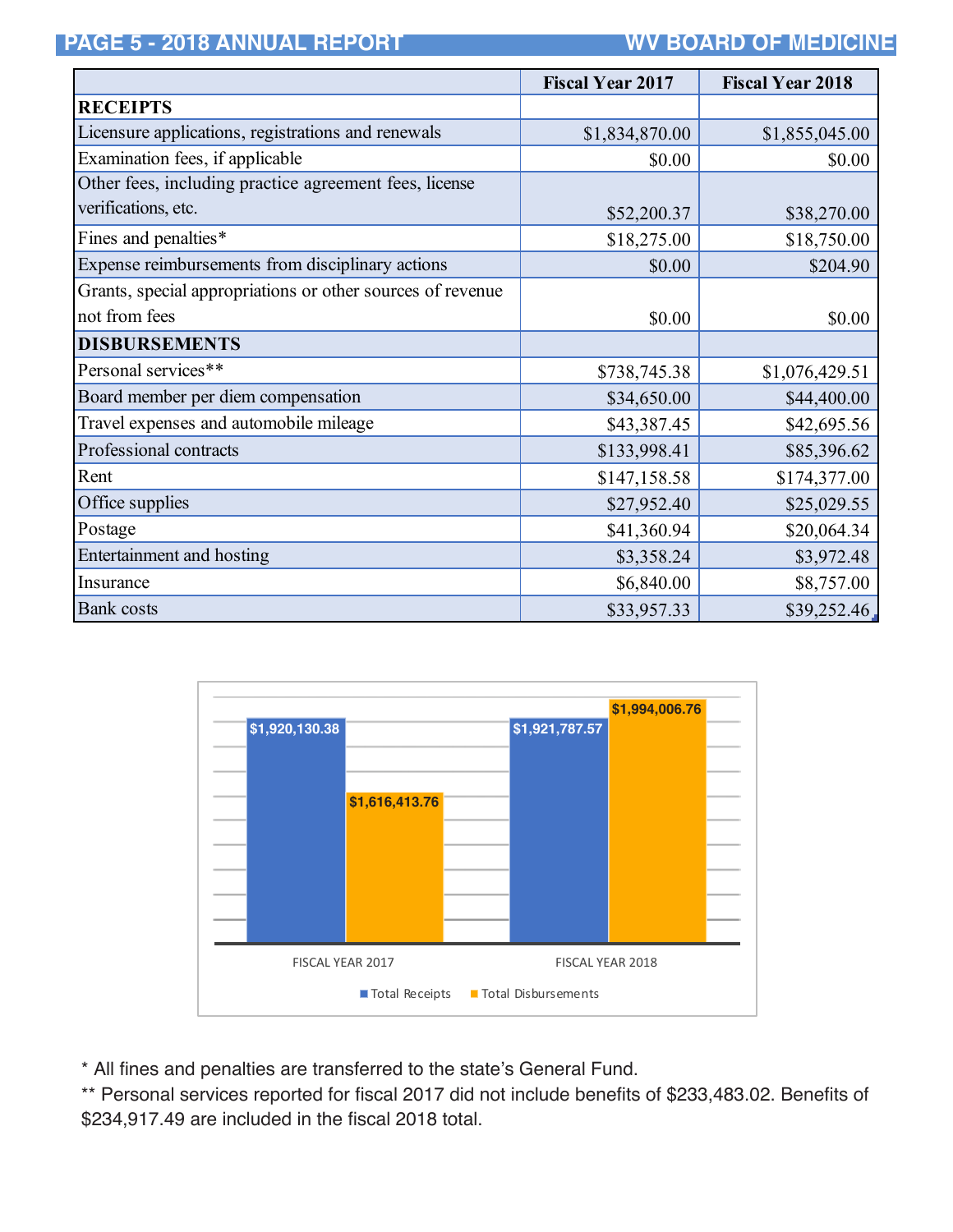#### **PAGE 6 - 2018 ANNUAL REPORT WV BOARD OF MEDICINE MD Map**

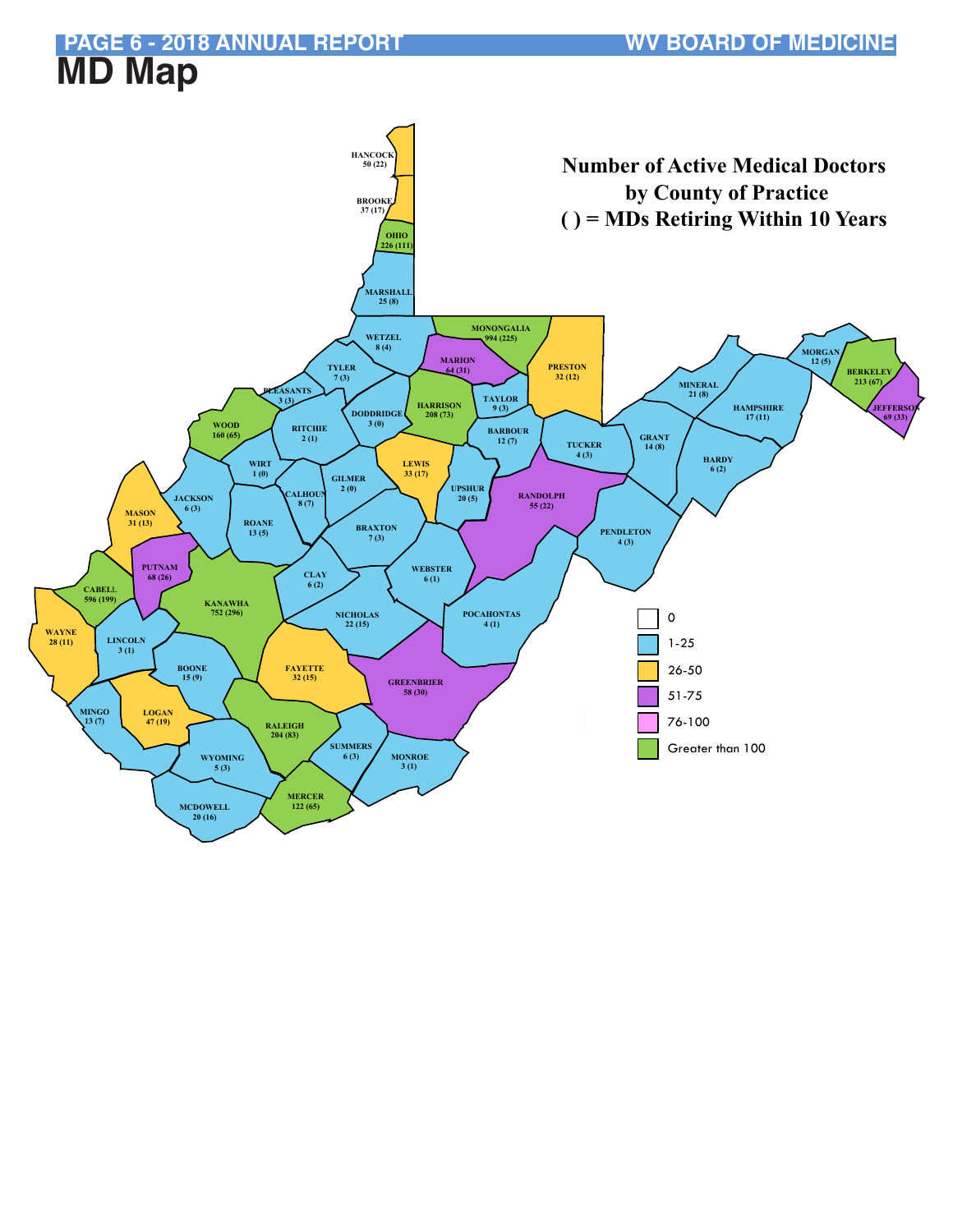# **DPM Map**